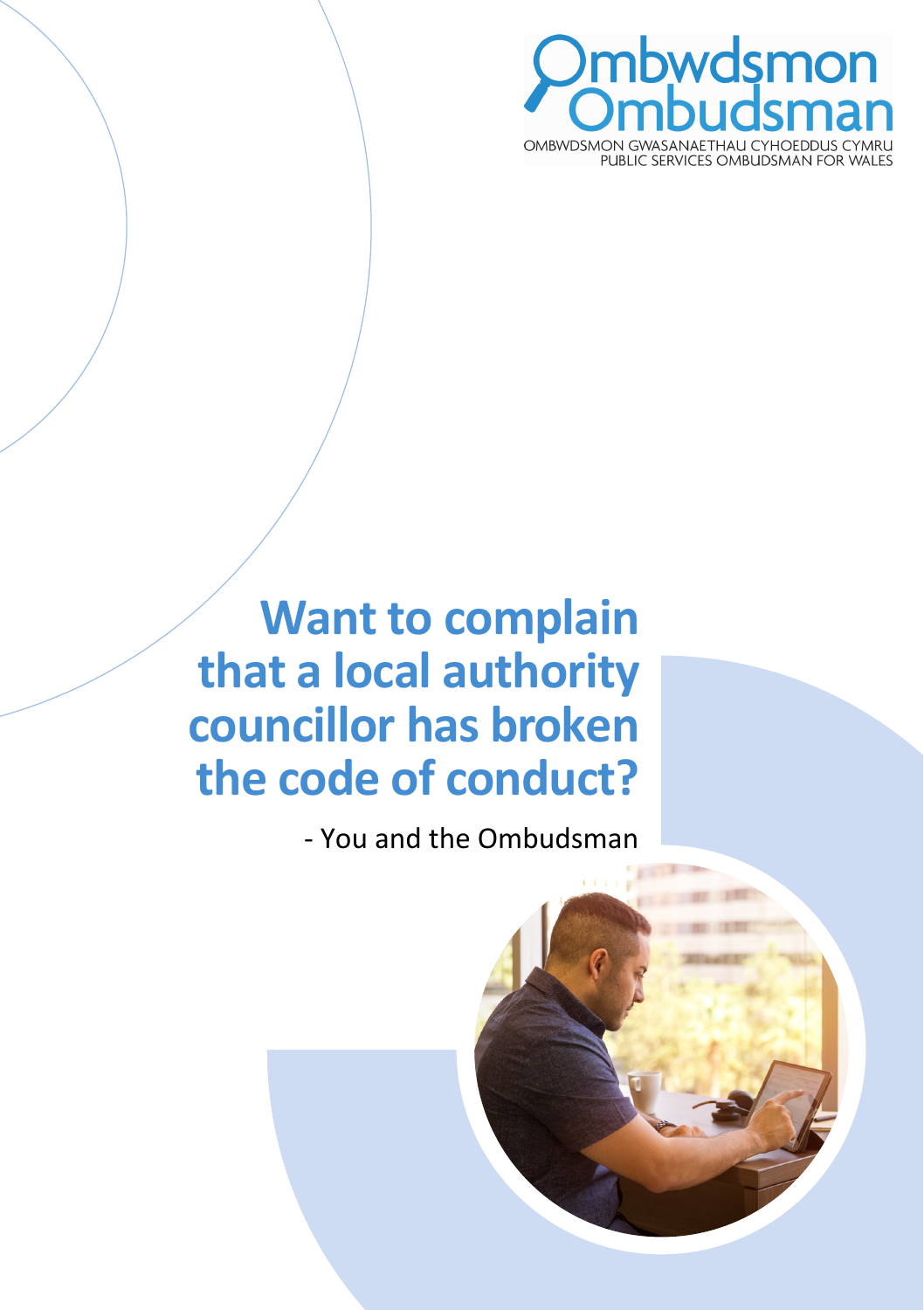#### **Who we are**

At Public Services Ombudsman for Wales, we have legal powers to look into complaints about public services in Wales. We also investigate complaints that local government councillors have breached their authority's code of conduct. We are independent of all government bodies and our services is impartial and free of charge.

We can consider complaints about the behaviour of members of:

- county and county borough council;
- community councils
- fire authorities, and national park authorities; and
- police and crime panels.

All these authorities have a code of conduct which sets out in detail how members must follow recognised principles of behaviour in public life.

## **Who can make the complaint and what can you complain about?**

Anyone can make a complaint, as long as they have direct knowledge of the behaviour they are complaining about.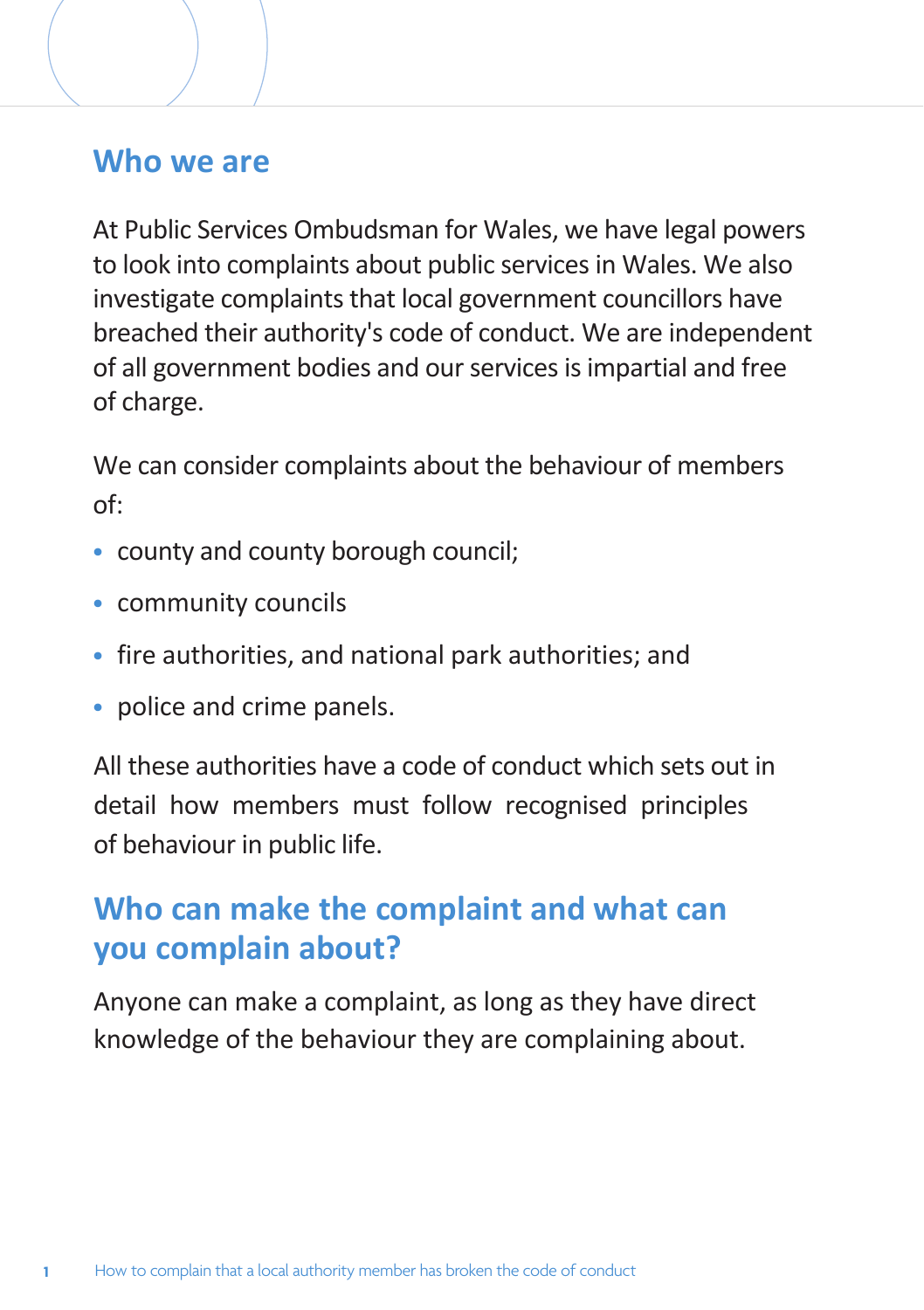

If you are a councillor, under your authority's code you must report any evidence which you have of a fellow councillor breaking the code. If you are a county councillor and your authority has a local resolution process and you want to make a complaint against another councillor in your authority, you should first of all make your complaint to your authority's Monitoring Officer. The reason for this is that it may be that your complaint can be resolved locally without the need for the the Ombudsman to be involved. You must nevertheless remember that you also have a duty under the code not to make complaints which are vexatious (that is, they must not be made just to make mischief).

Examples of ways in which a member may break an authority's code of conduct include:

- behaving in a way that negatively affects their authority's reputation;
- using their position unfairly to gain an advantage for themselves or someone else - or to do someone else down;
- improper use of their authority's resources:
- failing to declare an interest;
- bullying behaviour;
- failing to treat everybody equally; and
- revealing confidential information about individuals without good reason.
- A number of the complaints which come to us are about rude or controversial things that members have said. The code of conduct is not meant to prevent robust political debate and we must consider the member's right to freedom of expression.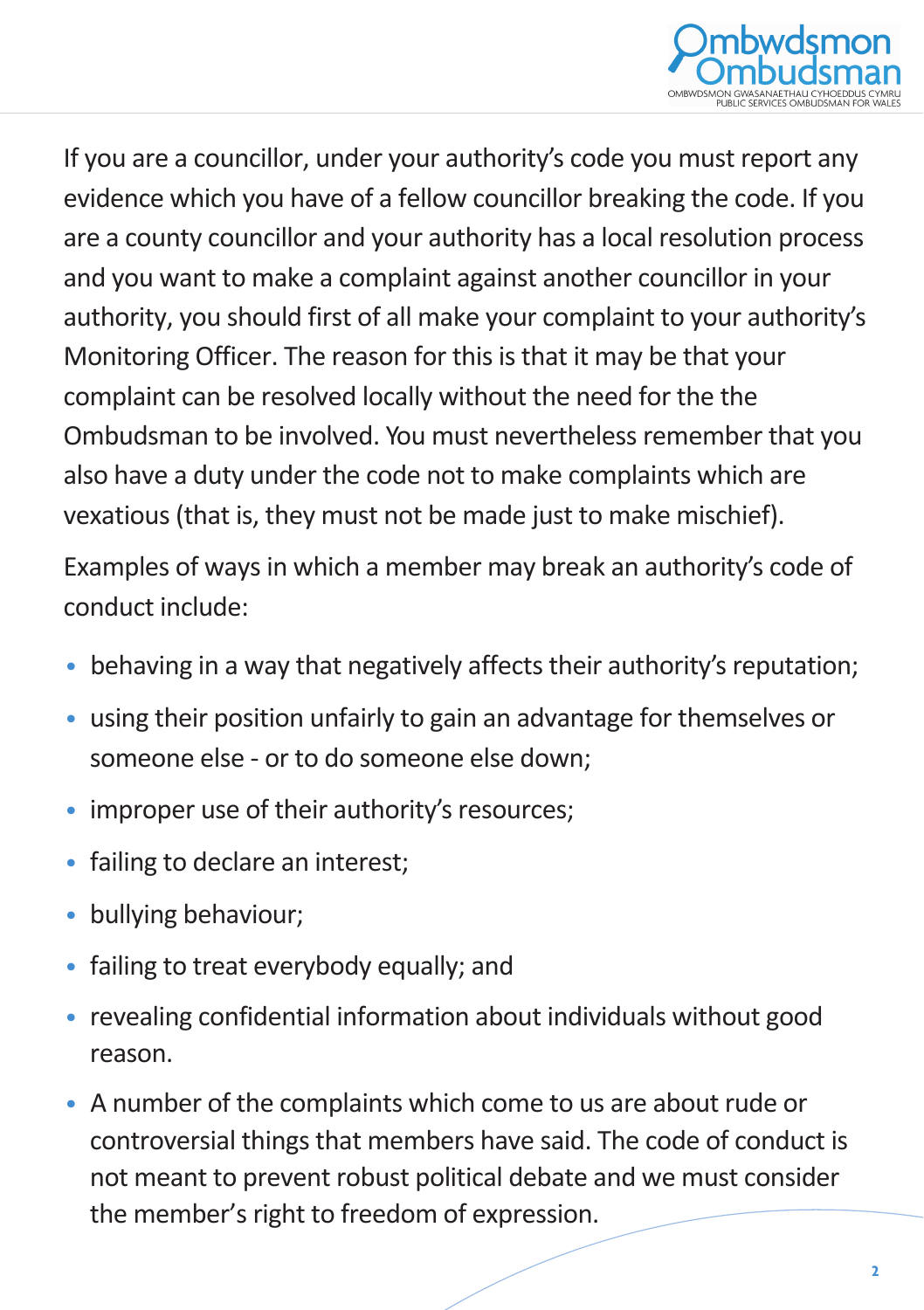## **What we cannot investigate**

We cannot investigate:

• Complaints about the behaviour of individual employees of an authority. (But if their behaviour led to you being unfairly treated, or receiving a bad service, you can complain about the authority itself). There is a separate leaflet to help you to do this [here.](https://www.ombudsman.wales/wp-content/uploads/2022/03/104453_How-to-Complain-about-a-Public-Body_E_v2-1-New-Logo.pdf)

• Complaints that are not made in writing, or are made

anonymously.

## **How do you make a complaint?**

• You must be prepared for your name and what you say in your complaint to be passed on to the member concerned and to the authority. You must also be prepared for the possibility that it may become public knowledge. You may need to be interviewed as part of an investigation.

• Your complaint must be in writing, preferably using the [form](https://www.ombudsman.wales/complaints/) on our website. If you are unable to do this yourself, please contact us on 0300 790 0203. The only exception to this is if you are making a whistleblowing complaint.

• You must tell the us specifically what you believe the member has done which has broken their authority's code of conduct. (You have to give some direct evidence of this – we will not investigate a complaint which is based on what someone else has told you.)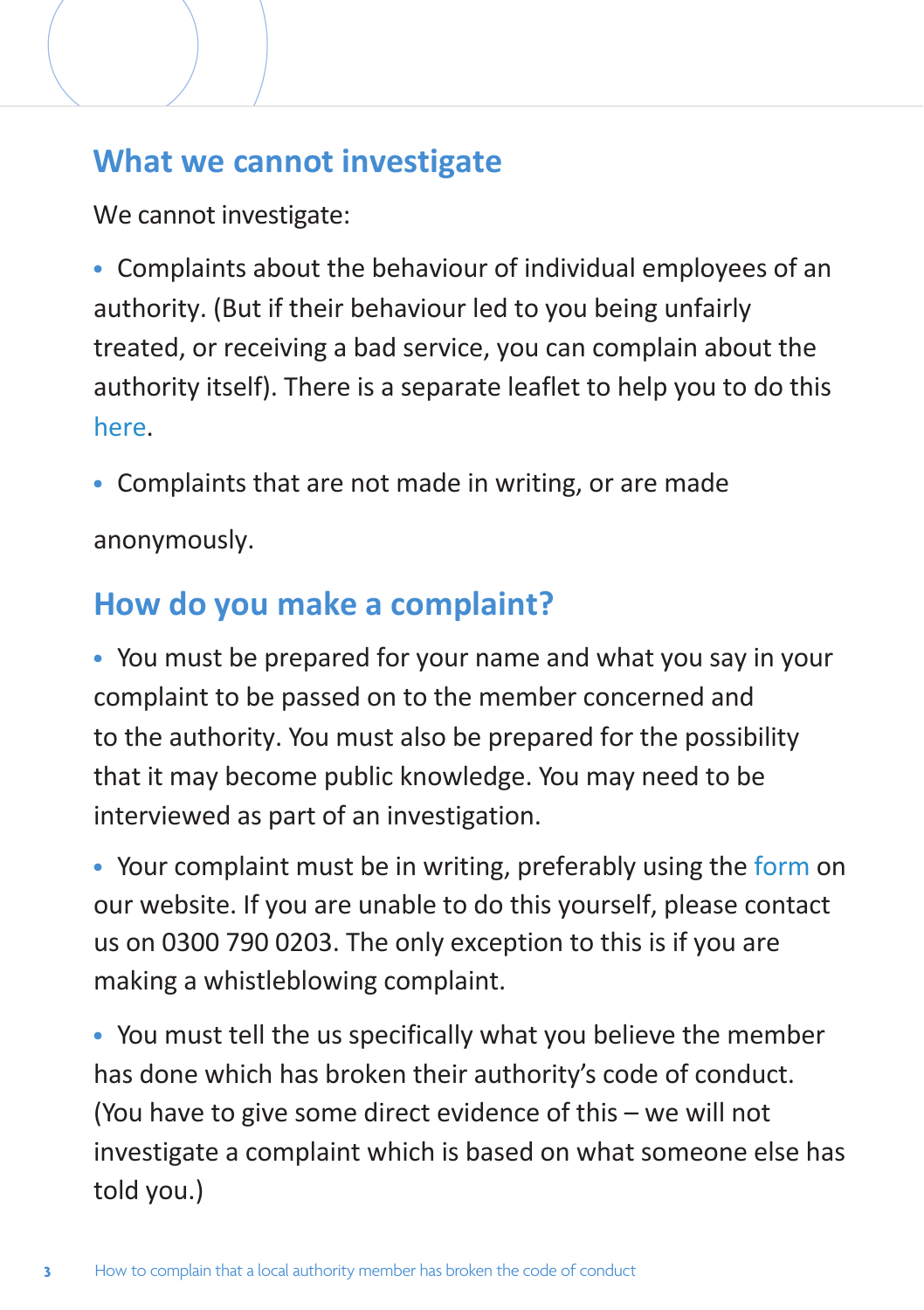

## **What happens after you have filled in the complaint form and returned it to us?**

We will write to acknowledge we have received your complaint. We will then assess it to decide if we will investigate it. Sometimes, we may need to get in touch if some aspect of your complaint is not clear. If we decide not to investigate, we will tell you the reason.

In deciding whether to investigate a complaint of a breach of the code we apply a two-stage test:

- first we look to see whether there is evidence that a breach actually took place;
- if there is, we then consider whether an investigation is in the Public Interest. To do this we consider how serious the alleged breach is, whether the member sought to gain, whether the behaviour would affect public confidence and whether if proven it is likely that a sanction would be imposed on the accused member.
- If the two stage test is not met we will not investigate the complaint. If the two stage test is met, we will investigate the complaint. We will write to you to tell you the decision and, if we do not investigate we will tell you the reason why. We will also write to the accused member, the Monitoring Officer and the Clerk (if appropriate) to advise them of the decision and provide them with a copy of the complaint.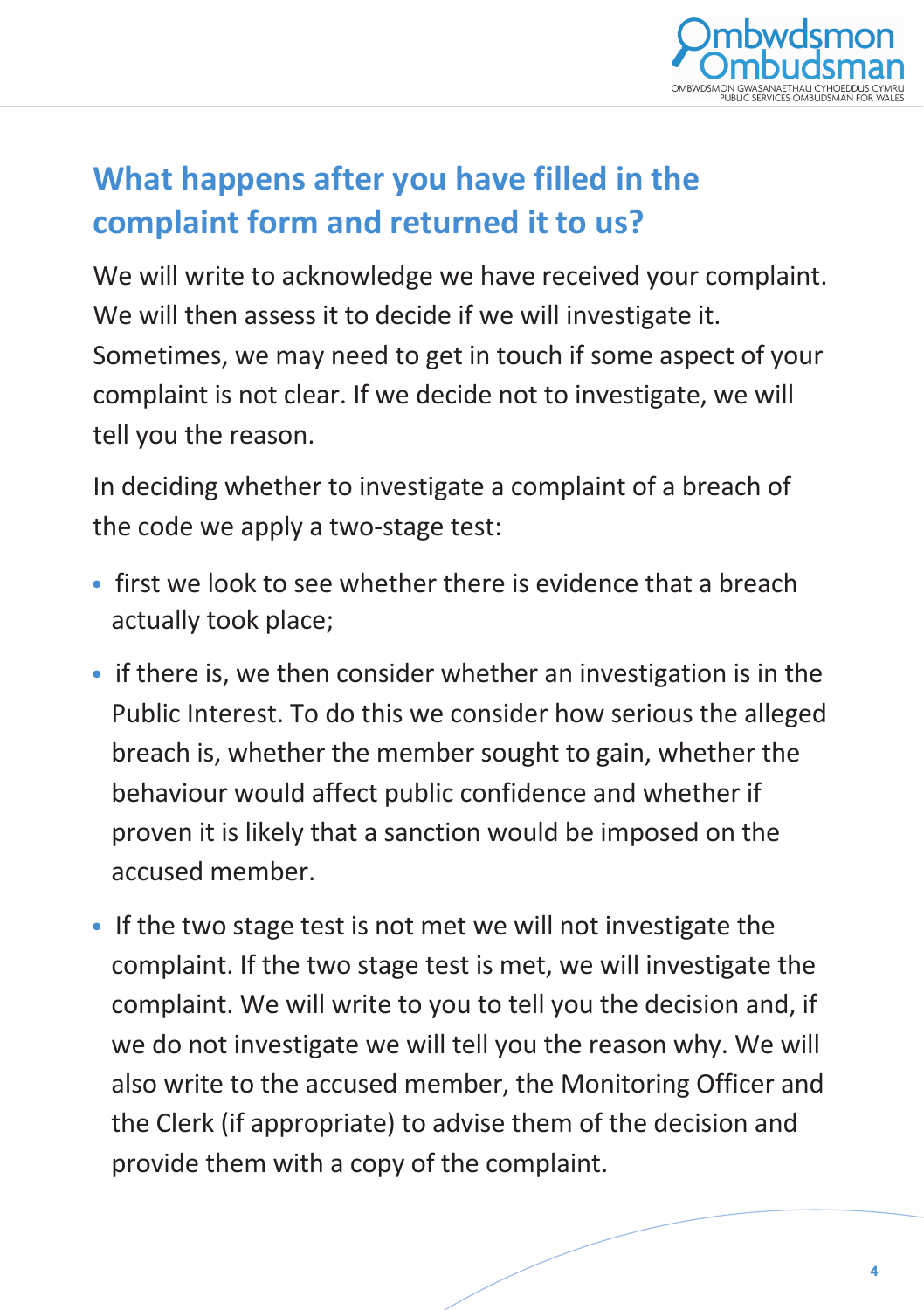If we conclude that the first stage of the two-stage test is met but not the second stage we will write to the relevant local authority Monitoring Officer stating that we do not intend to investigate the complaint. We will ask the Monitoring Officer whether they wish to carry out a local investigation. Where the Monitoring Officer agrees that an investigation is not called for the complainant will be told of the decision not to investigate. If the Monitoring Officer says that a local investigation is appropriate, then as allowed by the law, the matter will be passed to the Monitoring Officer for their own local investigation.

# **What are the possible outcomes of an investigation?**

We will investigate the matter thoroughly and fairly. We will act as quickly as possible. The time taken to complete an investigation will vary according to how complicated it is. We aim to complete investigations within nine months but it can take up to 1 year. We will keep in touch with you and let you know what progress is being made. If we think it is appropriate, we can end our investigation at any time.

Once our investigation is complete, we may decide that there is no evidence that the code has been broken, or decide that no further action needs to be taken.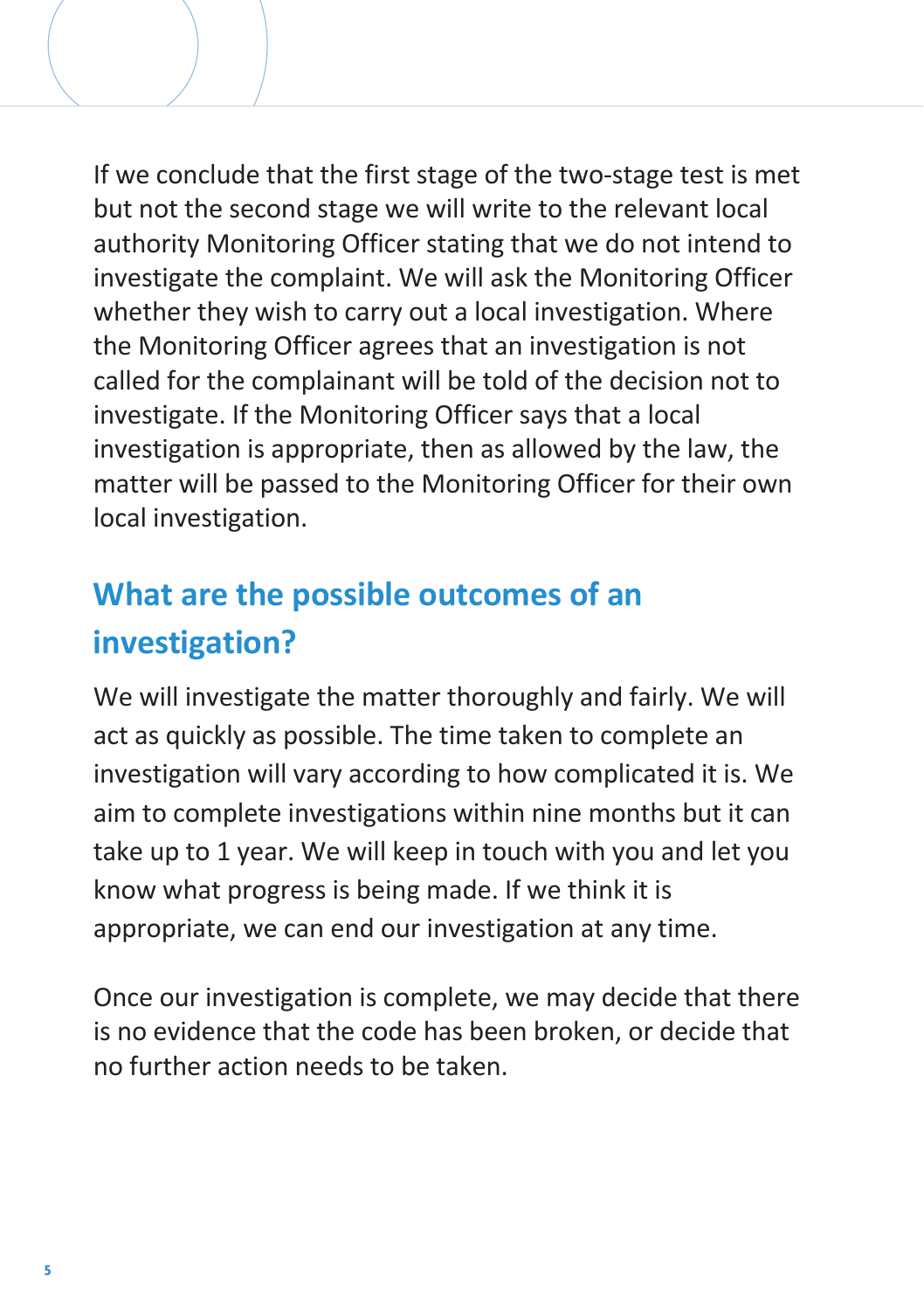

If we decide that there is enough evidence to do so, we will send a formal report either to the authority's standards committee or, depending on the circumstances, to the Adjudication Panel for Wales. You might be asked to give evidence to them. They will then decide if the code of conduct has been broken and, if so, what penalty to give the member concerned. The maximum penalty that a standards committee can apply is suspension for six months and the maximum that a tribunal of the Adjudication Panel can determine is five years' disqualification from office.

#### **Communicating with us**

We recognise that different people prefer to communicate with us in different ways. For example, some prefer more contact by telephone rather than in writing and some people prefer information from us in different formats such as on tape or CD. Others have different language preferences (this leaflet is available in Arabic, Bengali, Cantonese, French, Hindi, Polish, Somali and Urdu). Let us know what your requirements are and we will do our very best to meet your needs.

In times of trouble or distress, some people may act out of character. There may have been upsetting or distressing circumstances leading up to a complaint.